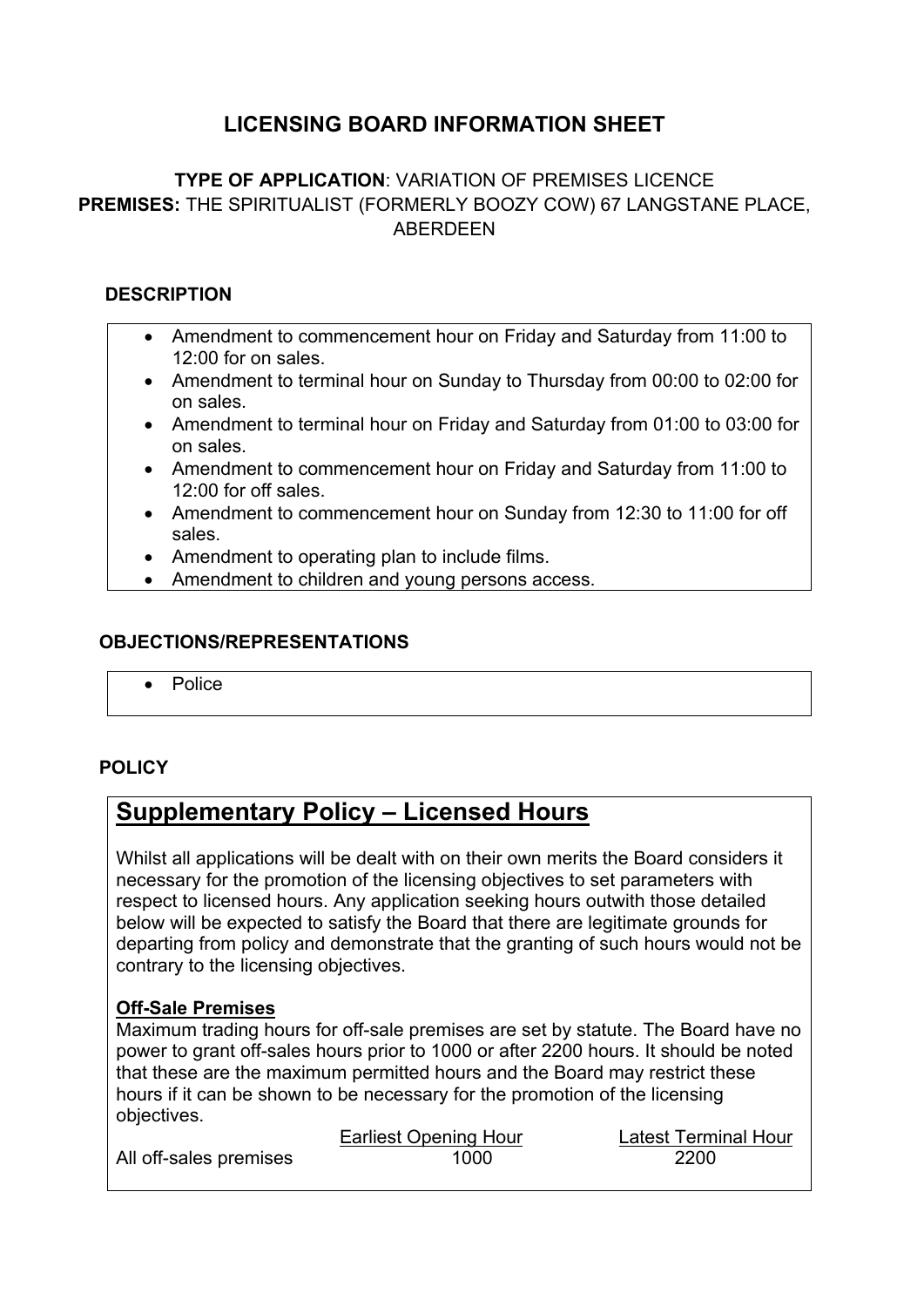## **On-Sale Premises**

The Board considers it appropriate to distinguish hours within the city centre from outlying areas. The city centre area is that shown delineated on the undernoted map.

The hours stated below are the earliest acceptable opening hour and latest acceptable terminal hour, and not the maximum permissible hours. The terminal hours stated below are the latest permissible and will not be appropriate for all premises. It will be the responsibility of the licence holder or applicant to demonstrate that the premises is suitable for the hours sought. Additional conditions will normally be added to all premises seeking licensed hours after 1am including but not limited to CCTV, door stewards and radiolink. A link to examples of the standard local conditions can be found in the Supplementary Policy on General Licensing Matters.

The Board considers 15 hours continuous trading to be reasonable within any 24 hour period and so the opening or terminal hour should be adjusted accordingly to comply with this requirement.

The opening hours for casinos remains in line with the statutory hours in terms of the Gambling Act 2005, namely 1200 – 0600 daily.

### Outwith City Centre Earliest Opening Hour Latest Terminal Hour

| Sunday to Thursday | 1000                         | 0000  |
|--------------------|------------------------------|-------|
| Friday & Saturday  | 1000                         | 0100  |
| <b>City Centre</b> | <b>Earliest Opening Hour</b> | Lates |
| Sunday to Thursday | 1000                         | 0200  |
| Friday & Saturday  | 1000                         | 0300  |

arliest Opening Hour Latest Terminal Hour

# **Protecting Children and Young Persons from Harm**

The Board recognises that the question of access to licensed premises by children and young persons is not one that can be answered with a one size fits all type of approach. The suitability of premises will depend on a number of factors including layout of the premises, activities or services available, and typical customer demographic.

Applicants and licence holders should also be aware that access for children and young persons will bring with it additional responsibilities and may result in additional conditions being attached to that the Board Will Do:

- Assess all applications for suitability of access for children and young persons.
- Impose additional conditions where necessary to protect children and young persons from harm.
- Limit the hours during which children and young persons have access if appropriate.
- Limit activities which may take place on the licensed premises during hours in which children and young persons have access if appropriate.

What the Board Will Expect of Licence Holders/Applicants

 Consider the ambience of premises and what is appropriate in terms of children and young persons' access.